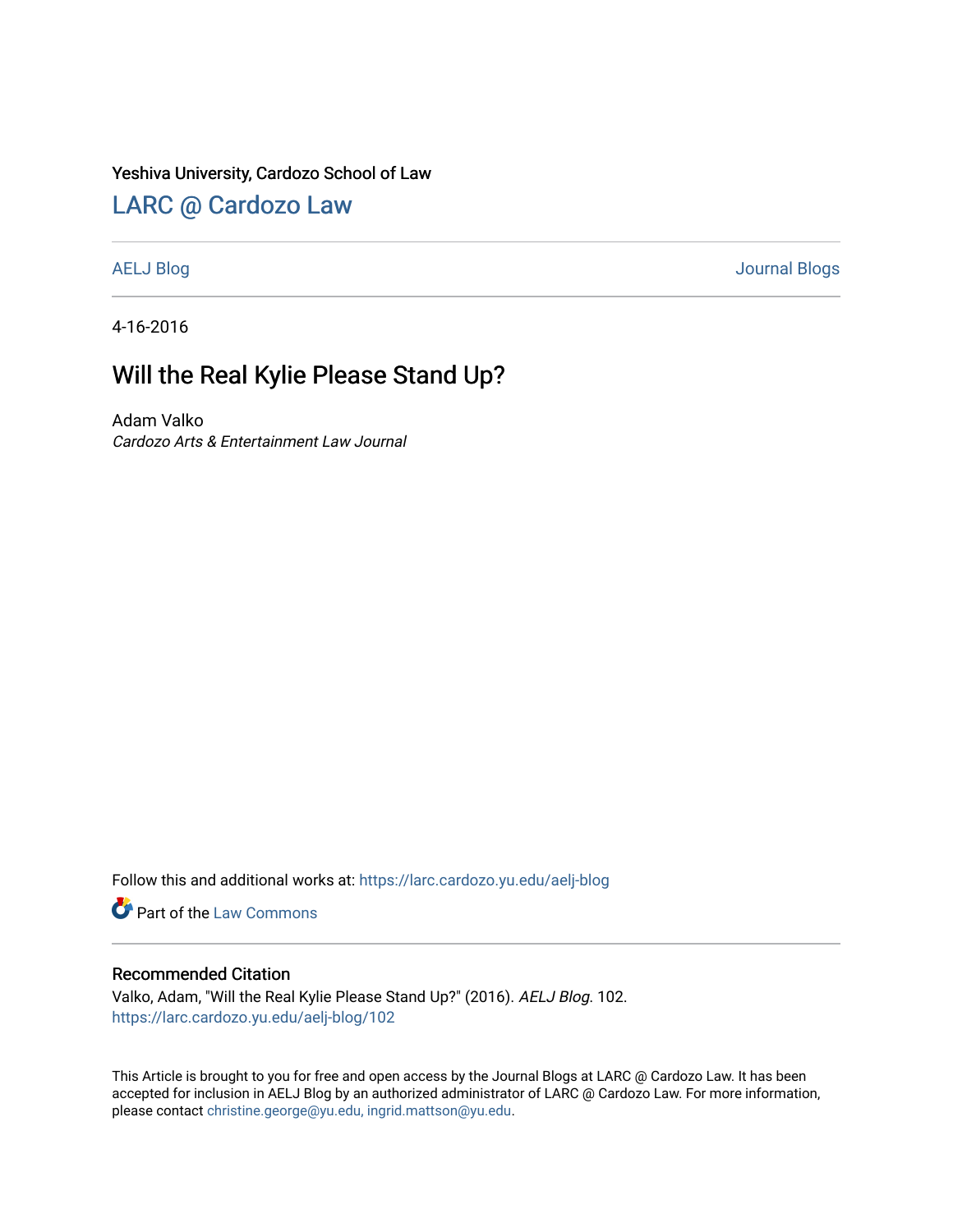# **WILL THE REAL KYLIE PLEASE STAND UP?**

## BY [ADAM VALKO](https://cardozoaelj.com/author/adam-valko/) / ON APRIL 16, 2016

Kylie Jenner (pictured above, left), has found herself in a bit of a legal scrape having nothing to do with the actions of her infamous family. Jenner, the youngest of the *Keeping Up with the Kardashians* clan, has, until this point, been famous merely for being the youngest child of Kris Jenner and making appearances on their E! television series. However, she has recently attempted to create a name for herself by jumping into the world of clothing and cosmetics.

In April and November of 2015, Jenner filed various trademark applications with the USPTO to protect both her full name and her first name standing alone. [\[1\]](https://cardozoaelj.com/2016/04/16/will-the-real-kylie-please-stand-up/#_ftn1) "Kylie Jenner" was registered to protect various bags, purses, wallets, clothing, fragrances, and umbrellas while "KYLIE" was for more general entertainment services, as well as advertising services to promote her personal brands[.\[2\]](https://cardozoaelj.com/2016/04/16/will-the-real-kylie-please-stand-up/#_ftn2) Back in September, Kylie (and the rest of the Kardashian sisters) released an app to market to her specific audience.<sup>[3]</sup> Her app became the most popular, sharing cosmetic tips and taking users behind the scenes of her various fashion endeavors[.\[4\]](https://cardozoaelj.com/2016/04/16/will-the-real-kylie-please-stand-up/#_ftn4) The transition into real world products bearing her name seemed inevitable, and her trademark applications were the first indication of Jenner's intent to jump into the market officially.

One person not at all thrilled to hear this news was Australian-born actress and singer Kylie Minogue (pictured above, right). Minogue has become a "global phenomenon" who has sold over 80 million records worldwide and in 2012 celebrated 25 years of musical performances[.\[5\]](https://cardozoaelj.com/2016/04/16/will-the-real-kylie-please-stand-up/#_ftn5) Minogue, who's first album was entitled "Kylie", owns various trademarked variations on her own name as well, including "Kyle Minogue", "Kylie Minogue Darling" (a perfume), and another donning the name of her musical.<sup>[6]</sup> Minoque expressed her discontent to her 2+ million Twitter followers with the tweet, "Hello … My name is KYLIE #lightyears".<sup>[7]</sup> Minogue started a legal bid in late February to prevent Jenner from claiming ownership of the name Kylie. The firm representing Minogue, KDB, said that "allowing Jenner to take the Kylie name would cause confusion for Minoque fans and dilute her brand.["\[8\]](https://cardozoaelj.com/2016/04/16/will-the-real-kylie-please-stand-up/#_ftn8) She further described Jenner as a "secondary reality television personality,["\[9\]](https://cardozoaelj.com/2016/04/16/will-the-real-kylie-please-stand-up/#_ftn9) which seems like a sure fire way to irritate a Kardashian.

Under the Federal Lanham Act, the body of law governing U.S. trademark law, any party who feels they will be damaged by the proposed registration of a mark is entitled to challenge the proposed mark. This is exactly what Minogue did through her firm, KDB. At first, Minogue did not oppose all variations of Jenner's applications, originally choosing to ignore the application covering her celebrity, actress, and model appearances. That changed in early March when KDB announced that they would be opposing that as well.<sup>[10]</sup>

Minogue's argument, as evidenced by calling Jenner a "secondary" personality, is that Jenner is lesser known, and that Minogue's fans will be confused in the marketplace. Minogue also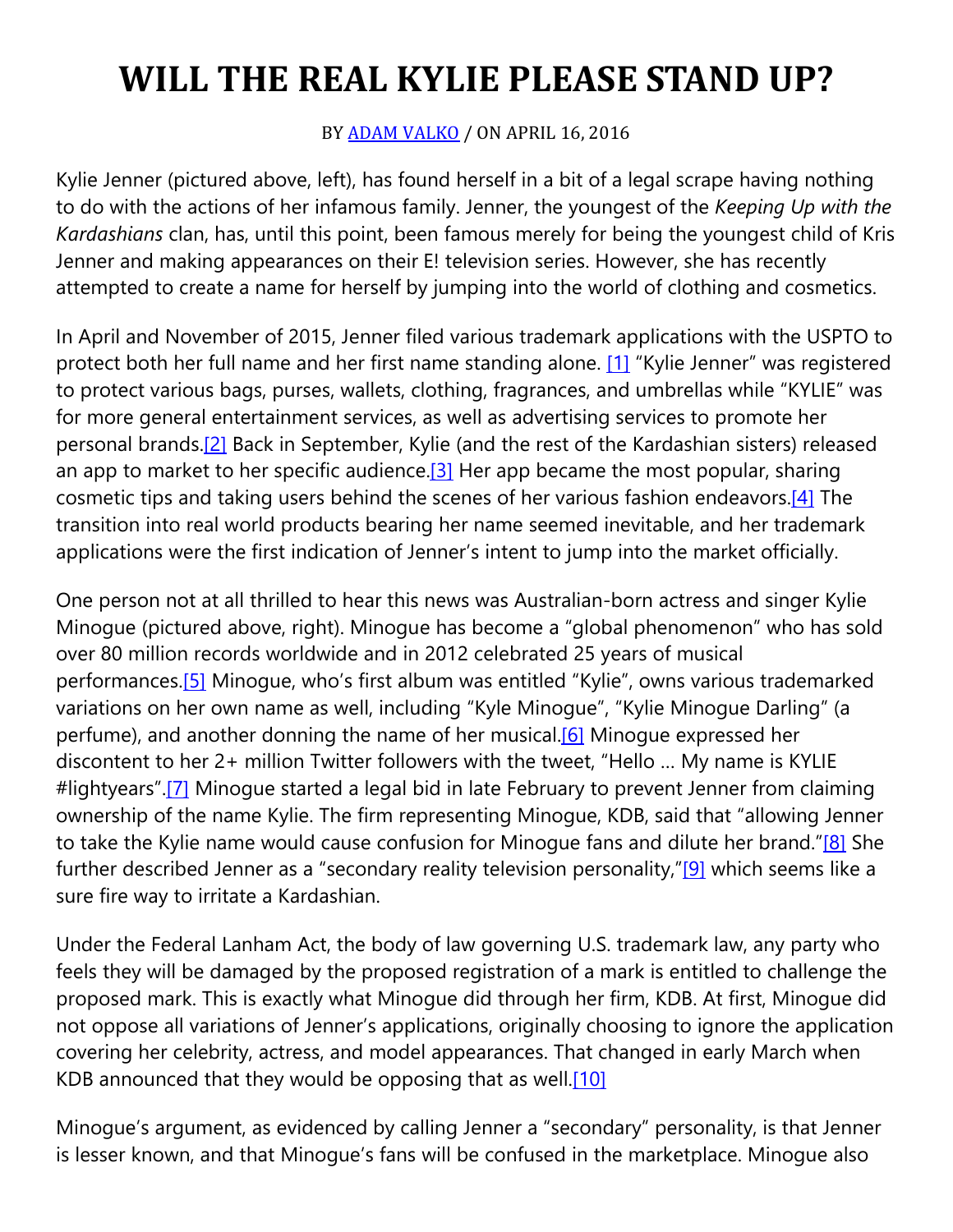hopes that, by categorizing Jenner as a lesser known celebrity, it lowers the chance of her brand being found to have the secondary meaning necessary for registration.<sup>[11]</sup> Minogue, who has been releasing music since the late 1980's, has a strong argument that the public, "…more closely identifies the name Kylie with Kylie Minogue than Kylie Jenner, 18, who made her TV debut in 2007.["\[12\]](https://cardozoaelj.com/2016/04/16/will-the-real-kylie-please-stand-up/#_ftn12) If trademarks no longer serve as an identifier of source and goods, the system begins to crumble. Minogue's opposition also references other "existing trademarks for the term KYLIE that cover entertainment services and music recordings.["\[13\]](https://cardozoaelj.com/2016/04/16/will-the-real-kylie-please-stand-up/#_ftn13)

Now that Minogue's opposition is filed, the USPTO will schedule a time to resolve the dispute before the Trademark Trial and Appeal Board (TTAB)[.\[14\]](https://cardozoaelj.com/2016/04/16/will-the-real-kylie-please-stand-up/#_ftn14) Minogue is hoping that TTAB refuses to register Jenner's marks, agreeing that this causes confusion in the marketplace and dilutes Minogue's international brand. Jenner, obviously, is hoping for the exact opposite outcome, because she thinks her name is more famous than Minogue. Jenner's camp reportedly stated that they, "…never heard of Kylie Minogue and believe Kylie Jenner should be able to use the name 'KYLIE' how she wants.["\[15\]](https://cardozoaelj.com/2016/04/16/will-the-real-kylie-please-stand-up/#_ftn15) This sets the stage for a contentious hearing before TTAB.

Unfortunately, unless a settlement arises, we may not have a resolution to this problem any time soon, as TTAB cases can take quite a while. The results should be interesting, as both sides have strong and convincing arguments for their individual brands. On one hand, Jenner is, regardless of the public's perception of her controversial actions<sup>[16]</sup> or notorious family, a very well-known personality, especially within fashion and entertainment. Likewise, Minogue has an international brand and legacy of success. She would clearly suffer harm if consumers confuse the two marks.

Finally, consider the following point: Minogue has owned the domain name "Kylie.com" since August 21, 1996 and has used it as the home for all things relating to her music[.\[17\]](https://cardozoaelj.com/2016/04/16/will-the-real-kylie-please-stand-up/#_ftn17) Kylie Jenner, on the other hand, was born on August 10 . . . 1997. Minogue's legal team may argue the point that Jenner would be forced to create a domain name inconsistent with her proposed "brand," which can create confusion amongst her own supporters. Therefore, maybe she should consolidate her image behind the "Kylie Jenner" brand.

[\[1\]](https://cardozoaelj.com/2016/04/16/will-the-real-kylie-please-stand-up/#_ftnref1) *UPDATE: Kylie Minogue Opposed Kylie Jenner's Trademark Application*, The Fashion Law (Mar. 10, 2016), http://www.thefashionlaw.com/home/kylie-minogue-opposed-kylie-jennerstrademark-application.

[\[2\]](https://cardozoaelj.com/2016/04/16/will-the-real-kylie-please-stand-up/#_ftnref2) *Id. See also* Josh H. Escovedo, *Kylie Minogue v. Kylie Jenner: A TTAB Clash of Celebrities*, The IP Law Blog (Mar. 4, 2016), http://realobsession.com/kylie-minogue-files-lawsuit-against-kyliejenner/.

[\[3\]](https://cardozoaelj.com/2016/04/16/will-the-real-kylie-please-stand-up/#_ftnref3) Kevin Smith, *This Is What It's Like When You Pay \$2.99 A Month For Kylie Jenner's Official App*, BuzzFeed (Sept. 15, 2015), http://www.buzzfeed.com/kevinsmith/king-kylie-hastaken-her-throne#.coEvO50l12.